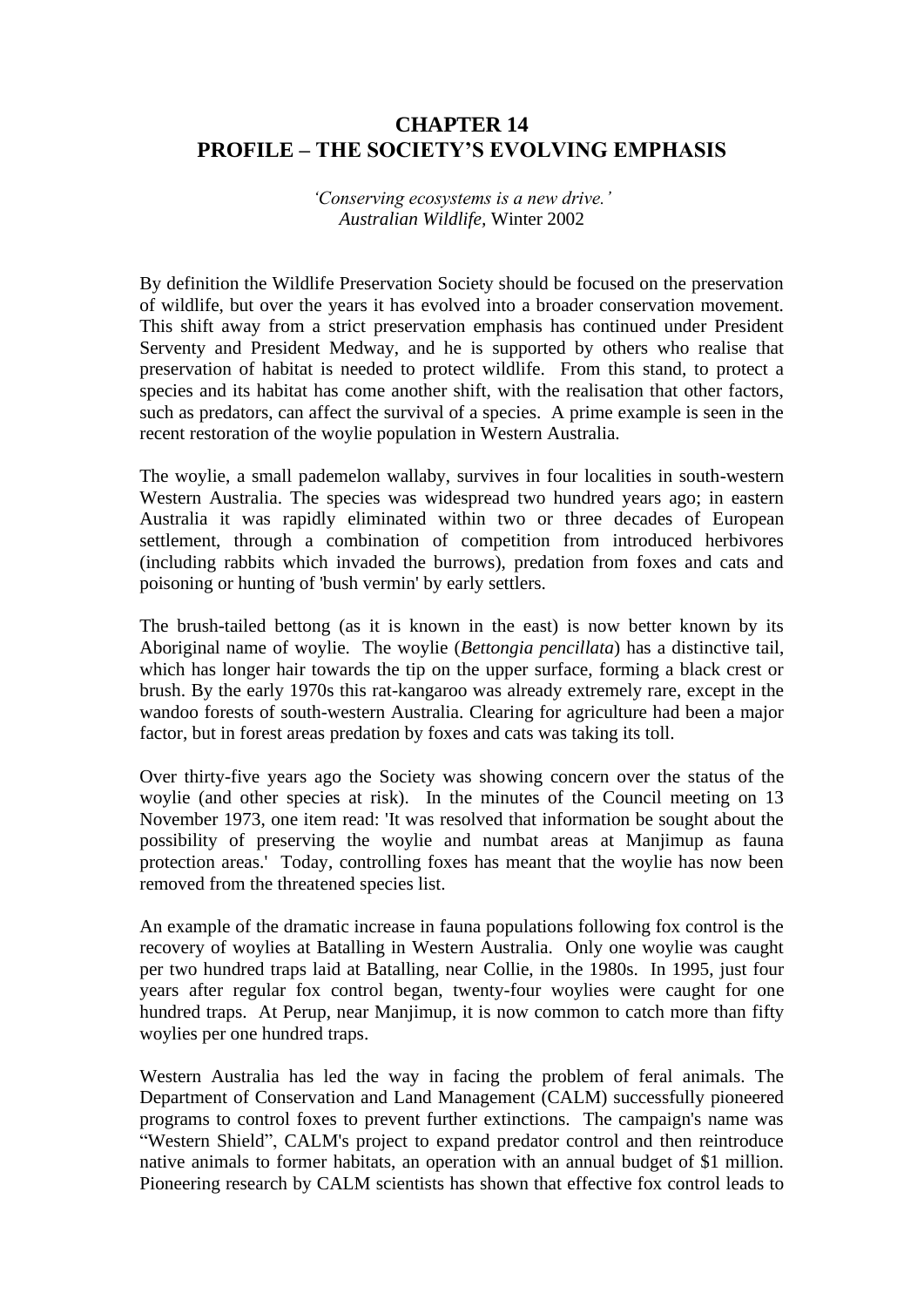a recovery in the number and range of many species of native animals, from mammals such as numbats, woylies, chuditch and rock-wallabies, to ground-nesting birds and some reptiles. As a result of 'Western Shield', people will once more be able to see mammals that were once almost extinct.

Western Australia has a natural advantage in controlling introduced predators - a group of plants known as 'poison peas'. These native species contain the poison sodium fluoroacetate, which is manufactured synthetically under the name '1080' (teneighty). The native animals that evolved alongside these plants have a natural resistance to the poison, but it is lethal in minute amounts to animals introduced from overseas, including foxes and feral cats.

Tough, leathery meat baits carrying small amounts of 1080 will kill foxes (and cats, if they will take the baits), but won't harm native animals. Unlike other toxins currently available, research by the Agriculture Protection Board (APB) and Curtin University has shown that 1080 breaks down quickly in the soil without causing any environmental side-effects. There is absolutely no possibility of 1080 building up in the soil or finding its way into water supplies as a result of feral predator control measures.

With the help of sponsors, volunteers, landholders and other members of the community, 'Western Shield' is going to make a massive difference to the recovery of Western Australia's native species. Why not an 'Eastern Shield' also? In 1996 the Society contacted the Federal Minister for the Environment with a plea that the Western Australian initiative should be spread to all parts of Australia. No response. Premiers of other states say, 'We have our own experts.'

## **THE CRUCIAL IMPORTANCE OF HABITAT PRESERVATION**

In the issue of *Australian Wildlife* for Summer 2002/3 Vice-President Dr. Clive Williams wrote of the importance of habitat preservation. He pointed out that the Society was currently refining a set of policies which would both guide it in its activities and publicly pronounce its stance on important issues. Among the set of policies was one related to habitat preservation. Following is an extract from the article, just one indication of the shift taking place in the Society's thinking:

'In its current format this policy is divided into two sections:

- 1. The WPSA gives high priority to measures to protect habitat. Rationale: Loss of habitat presents the greatest threat at the present time to the preservation of biodiversity in Australia.
- 2. The WPSA supports measures to encourage and ensure proper management of lands outside parks and reserves, including ecologically sustainable management of agricultural lands. Rationale: The vast majority of endangered plants and animals are located outside National Parks and Reserves and governments do not have the resources to set aside adequate areas to protect these species.'

Dr. Williams went on to point out that some plants and animals are particularly adapted to specific environments. 'If these environments are disturbed, or worse, destroyed, then the plants and animals which are adapted to them are at risk of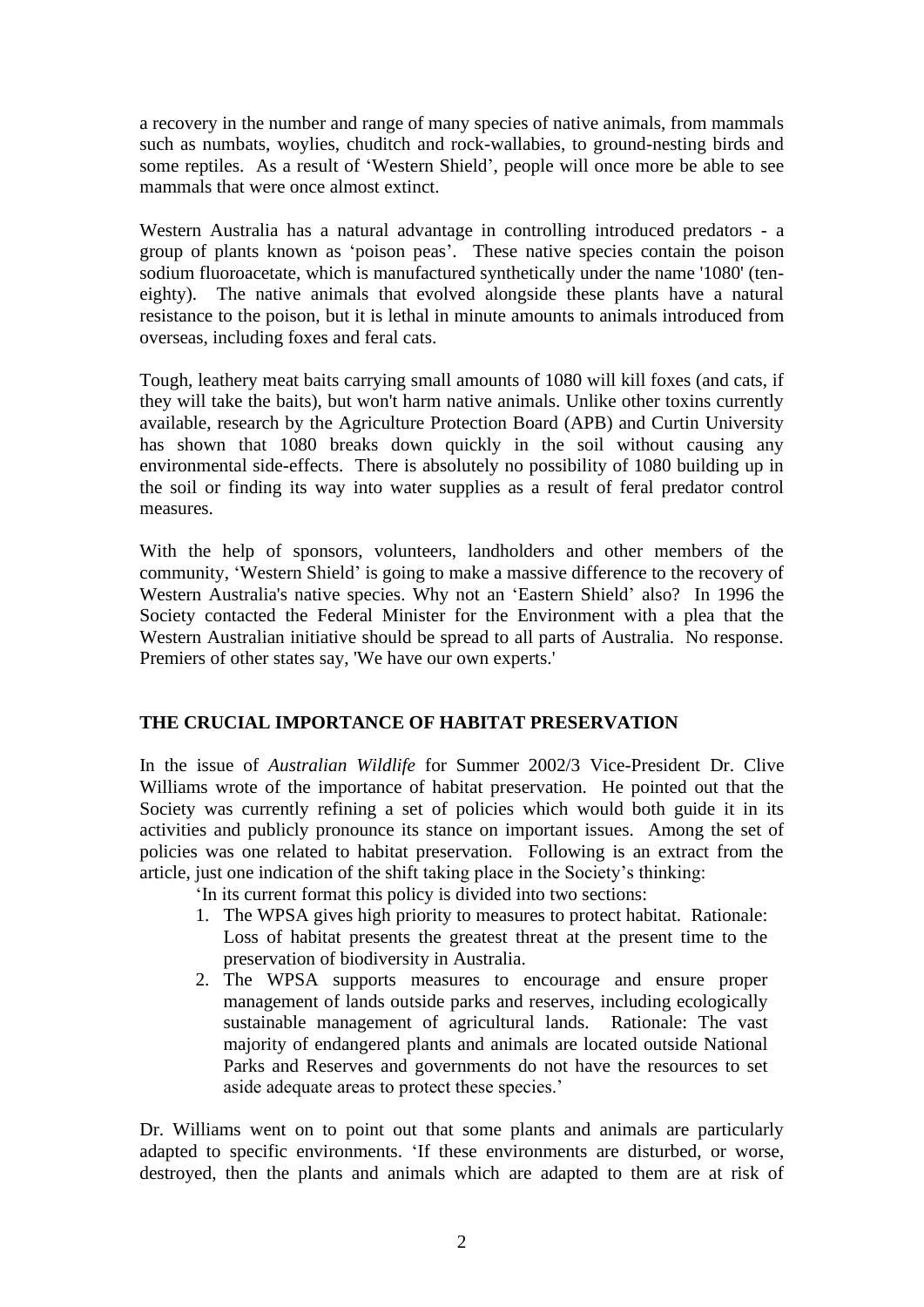destruction too. Efforts to preserve animals such as the northern hairy-nosed wombat and the bridled nail-tail wallaby have involved attempts to preserve their habitats … We have a real challenge to plan ahead to minimise the effect we have on our environment.'

### **SEMINAR IN 2002**

The Society sponsored a seminar in April 2002, its topic giving a clear indication of the shift in emphasis which had taken place. 'Soils, Habitat and Biodiversity' were the themes to be addressed and the Society had spent twelve months planning the Seminar and raising significant funds to carry it off. It was seen as an opportunity to promote the work of the Society through a different kind of medium. The Nature Conservation Council was the co-sponsor and over 135 people attended on the day. This ground-breaking event to address vital concerns was originally the idea of Vincent Serventy.

### **NEW TRENDS IN WPSA POLICY SINCE 1970**

- The importance of biodiversity
- Increased wetlands protection
- Consideration of a total ecosystem approach
- Protecting the wider environment
- A broader view rather than emphasis on specific items, such as the koala or possum
- Support for research
- Attention to global warming and thus the greater need for wildlife corridors, especially for mammals
- A renewed commitment to environmental education.

In short, the emphasis now for the Society is the protection of the wider, broader, total environment. This changing emphasis is a reflection of the enlightenment, or new environmental awareness that developed in Australia and elsewhere during the 1970s. Concepts such as biodiversity, sustainability, and even the study of ecology, were not prevalent in the Stead era.

'Threatened communities' was a heading for a paragraph in *Australian Wildlife*, Winter 2002. 'Conserving ecosystems is a new drive. CALM, in Western Australia, has distinguished four categories - critically endangered, endangered, vulnerable and those gone forever. The Society saved one of those endangered – the woodland of Dryandra.'

Increased wetlands protection is reflected in the Society's continuing support of the Ramsar Convention, and its commitment to the environment of Towra Point. Support for research is behind the University Student Grants Scheme where grants are available for research projects of direct relevance to the conservation of Australian wildlife - plant or animal. The Society's goal of establishing an environmental education centre, is based on meeting the need for environmental education.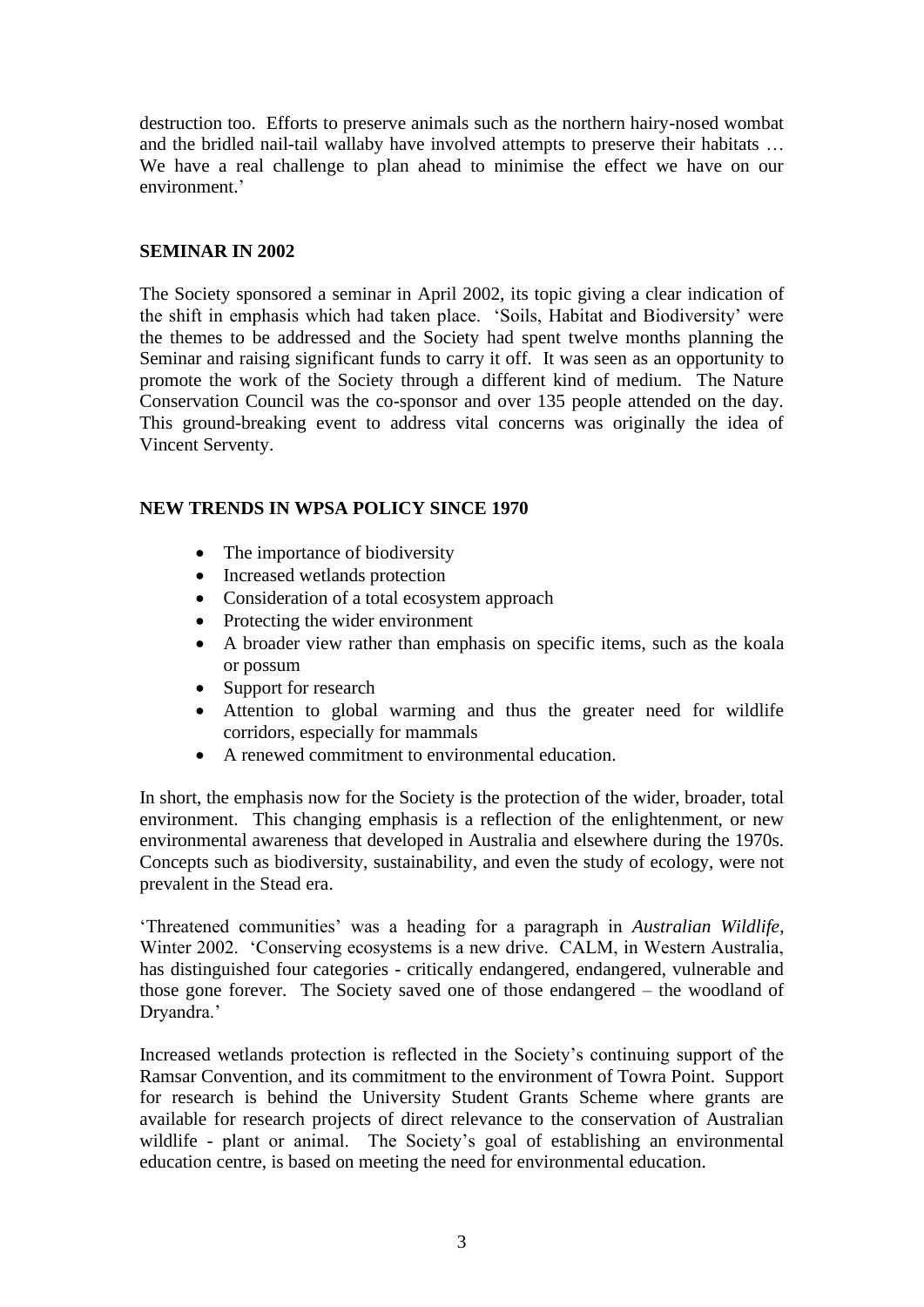Autumn 2/2004 issue of *Australian Wildlife* reported on the success of the Society's new website. Public enquiries can now be accessed from this website; schools can access wildlife information for projects from this source; frequently asked questions can be answered from this information site. The Society's National Office receives and answers hundreds of routine wildlife calls each week from school students and the general public wanting to find out more about our native wildlife and the conservation of its vital habitat. A wide range of information brochures is available on the website and in hard copy for posting. The website may be viewed at <http://www/wpsa.org.au>

Joan Brandt, a member since the early 1960s, reminisced during a conversation early in 2009. Her husband, Franz Brandt, was Treasurer of the Society for about eleven years before he died in 1997. In Joan's opinion, the Society in the 1960s, with Thistle Stead at the helm, was not broad enough in its thinking because Thistle didn't have the wider vision that Vincent Serventy later brought to the Society. The direction in which the Society was moving was not clear enough, Joan added, but now there is that wider vision. Both Vincent and Patrick Medway brought to the Society a concern which encompassed the whole of Australia, and even global concerns. However, Joan Brandt reflected with enthusiasm on the wonderful outings the Society sponsored in the 1970s – they stopped, she says with regret. Field trips to places such as Bungonia Caves, Gunnamatta Bay, Lion Island, the Pitt Town Bottoms for bird watching and the Cattai area – just a few of the activities for members are fond memories. Joan agrees that the changing emphasis towards concern for habitat is a move in the right direction.

### *AUSTRALIAN WILDLIFE*

By the 1990s the shift within the Society towards recognition of the importance of a total ecosystem had taken place, but this shift had not yet been reflected in the pages of *Australian Wildlife.* There is no intention here to detract from the quality of the earlier issues of *Australian Wildlife*, only to point out the slowly evolving emphasis. Of course, 'desperate dolphins', 'swimming snakes' and a 'pierced pelican' inspire much more interest and concern than ironbark trees or the needs of a freshwater ecosystem. But small marsupials feed on eucalypt blossoms and birds feed in freshwater habitats, so our concern should and must expand to the wider frontiers. As Vincent Serventy said, Dr. David Murray has come out of his 'ivory tower' to educate the Society on the broader issues of biodiversity. This is one reason why Patrick Medway has invited David to be a Vice-President and spread his knowledge about the importance of the total ecosystem concept.

The Spring 2002 issue was mainly concerned with information about birds and other creatures. Winter 2002 had made a brief statement on land clearing and expressed a hope that the Pilliga Forest would become a tourist mecca! A shift on emphasis was not apparent until 2007. Summer 1/2007 contained an article on new reserves and green corridors, emphasising not only fauna protection but protection of threatened plant communities in the Hunter region. The shift was more pronounced by 2008.

In Autumn 2/2008 there was a one-page article on land clearing and a short article on a new species of spinifex grass. Winter 3/2008 included a comprehensive article by